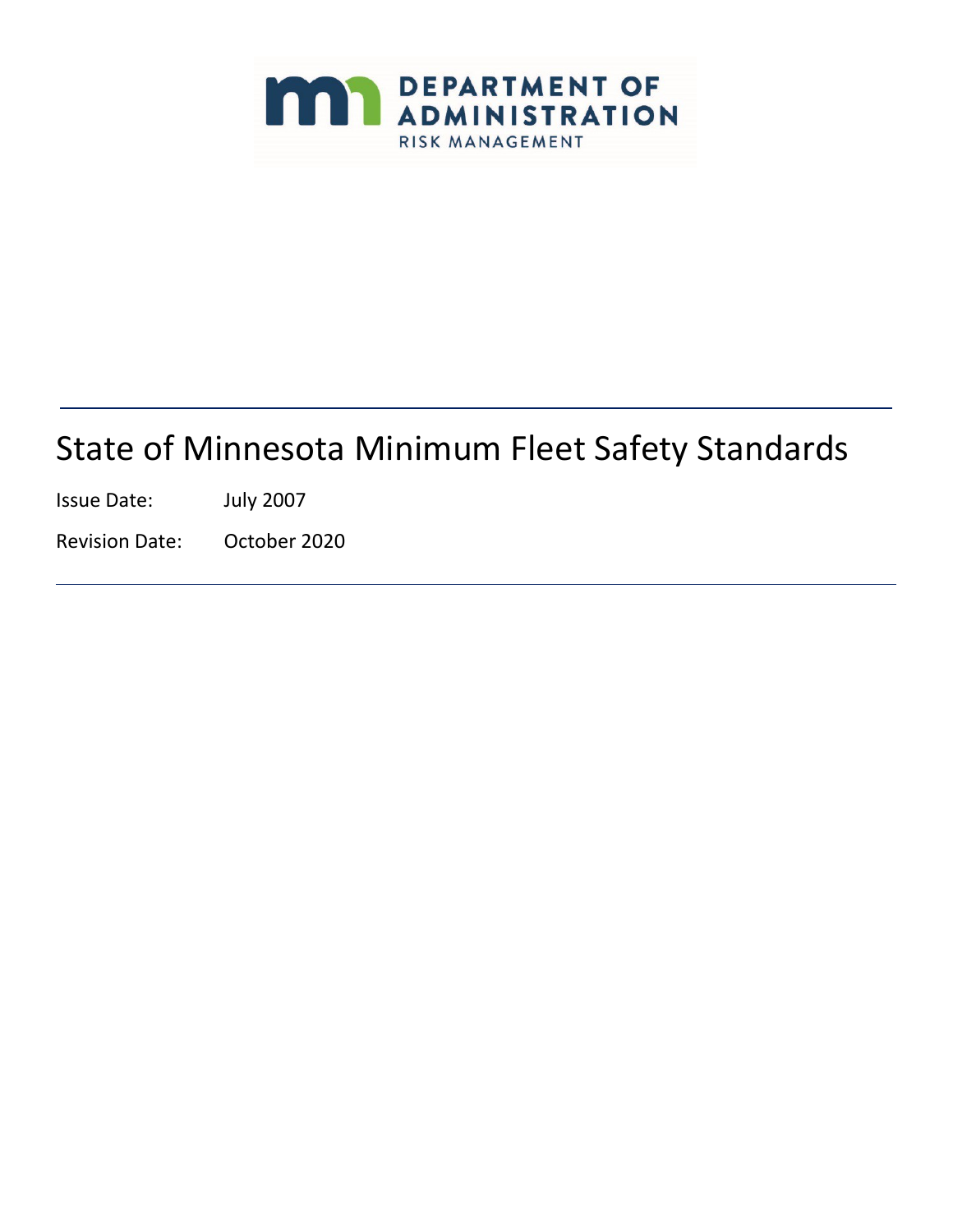## Table of Contents

- Section 1 **[PURPOSE](#page-2-0)**
- Section 2 **[AUTHORITY](#page-2-1)**
- Section 3 **[SCOPE](#page-2-2)**
- Section 4 **[EXCEPTIONS](#page-2-3)**
- Section 5 **[DEFINITIONS](#page-3-0)**
- Section 6 **[RESPONSIBILITIES](#page-4-0)**
- Section 7 **[DISTRACTED](#page-6-0) DRIVING**
- Section 8 **[DRIVING OUT OF](#page-6-1) STATE**
- Section 9 **[RENTAL VEHICLES](#page-7-0)**
- Section 10 **[PERSONAL VEHICLES](#page-7-1)**
- Section 11 **[HIGH OCCUPANCY VEHICLES](#page-7-2) (HOV's)**
- Section 12 **[DRIVER'S LICENSE AND RECORD](#page-8-0) CHECKS**
- Section 13 **TRAILER [TOWING](#page-8-1)**
- Section 14 **[VEHICLE CRASH REPORTING AND](#page-9-0) REVIEW**
- Section 15 **[TELEMATICS](#page-10-0)**
- Section 16 **[ADDENDUMS](#page-10-1)**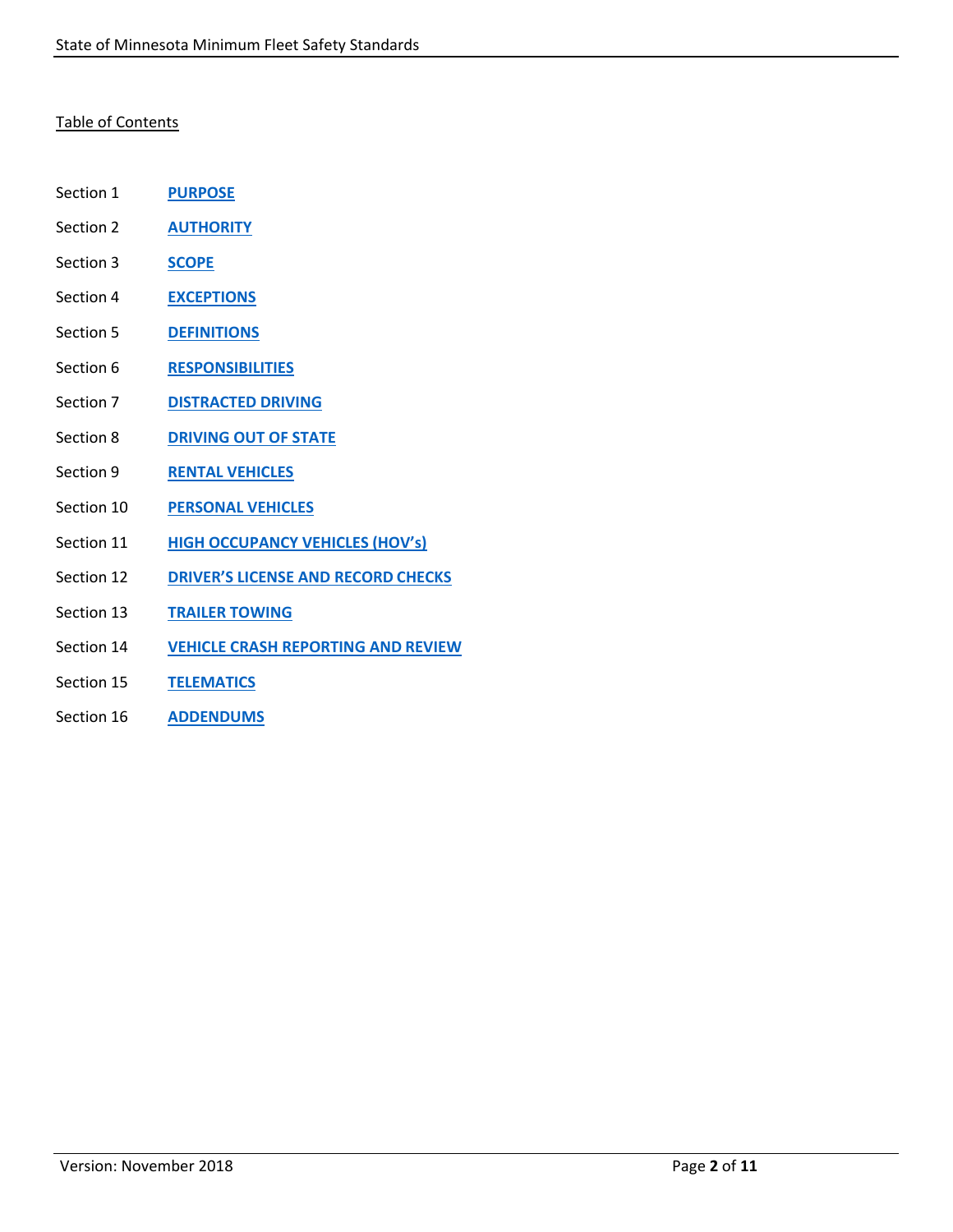## <span id="page-2-0"></span>**1. PURPOSE:**

- 1.1 The purpose of creating minimum fleet safety standards is to provide assistance to state agencies so they can better manage their work-related driving tasks to eliminate or reduce risks and prevent motor vehicle crashes and damage. This can be achieved by incorporating policies and procedures which aim to achieve safer workrelated driving outcomes and ensure that injuries to state employees from crashes are avoided, and agency auto insurance costs are kept as low as possible.
- 1.2 Agencies should use a risk management perspective to develop a safe driving program. The process should include assessing risk factors, identifying and implementing control measures, and monitoring and reviewing results.
- 1.3 All agencies should utilize this document to develop, implement, and modify safe driving policies and procedures based on the minimum safety standards herein.

## <span id="page-2-1"></span>**2. AUTHORITY:**

## **2.1 Minnesota Statutes 16B.85 Subd. 3**

#### <span id="page-2-2"></span>**3. SCOPE:**

- 3.1 Applies to all authorized drivers using any vehicle to conduct official State business, including:
	- 3.1.1 State Owned Vehicles
	- 3.1.2 State Leased Vehicles
	- 3.1.3 Rental Vehicles
	- 3.1.4 Personal Vehicles
- 3.2 The fleet safety standards are designed as minimum requirements and do not prohibit agencies from establishing and enforcing more stringent requirements within their own jurisdiction. State agencies shall establish necessary policies and procedures to ensure compliance.
- 3.3 Risk Management Division may conduct interviews regarding compliance with these minimum standards in conjunction with its loss control visits throughout the state.
- 3.4 Agencies with a business need to deviate from these standards will present their case to Risk Management Division for consideration. Risk Management Division will form an Inter-Agency Fleet Safety Committee to review the case and provide feedback. The committee may offer recommendations for alternative solutions, recommend additional safety measures to mitigate any additional risks, and approve necessary changes. Risk Management Division will respond to the requesting agency and document any changes so approved deviations can be monitored and managed.

## <span id="page-2-3"></span>**4. EXCEPTIONS:**

- 4.1 These standards do not apply to:
	- 4.1.1 Operations involving the use of emergency vehicles while in the performance of officialduties.
	- 4.1.2 Drivers who:
		- 4.1.2.1 have a reasonable belief that a person's life or safety is in immediate danger.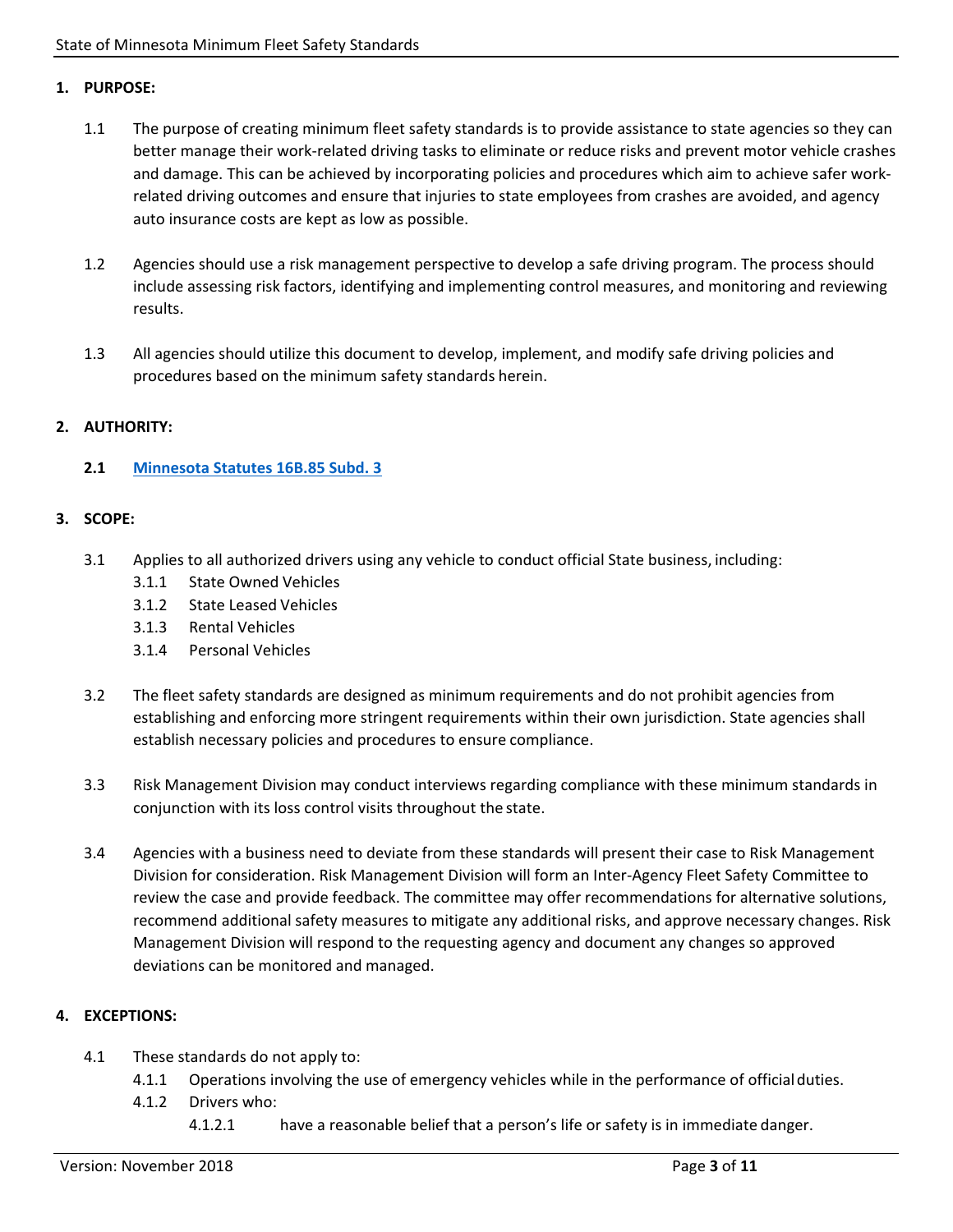- 4.1.2.2 are obtaining emergency assistance to report a crime, traffic crash, medical emergency, or serious traffic hazard.
- 4.2 Commercial vehicle drivers are also subject to DOT/CDL regulations.

## <span id="page-3-0"></span>**5. DEFINITIONS:**

- 5.1. Authorized drivers: Authorized drivers are individuals who are at least 18 years old (commercial driver's license (CDL) regulations and rental contract agreements may require a higher minimum age) and have a valid U.S. State or Canadian Province driver's license and, are:
	- 5.1.1. State employees
		- 5.1.1.1. State employees with driving as a minimum qualification or essential job function must have a DLR that has been evaluated and approved by their agency in accordance with [HR/LR Policy #1419 Driver's License and Record](https://mn.gov/mmb-stat/policies/1419-hrpolicy-dlrchecks.pdf) Checks.
	- 5.1.2. Contract employees if authorization to drive a state vehicle is specifically cited in their contract.
	- 5.1.3. Volunteers if authorization to drive a state vehicle is specifically cited in their volunteeragreement.
	- 5.1.4. Students who have been granted permission by college or university administration.
	- 5.1.5. Drivers for certain disabled employees with the permission of that employee and approval from the employee's agency.
- 5.2. Authorized passengers: Authorized passengers include:
	- 5.2.1. State employees.
	- 5.2.2. Other authorized persons participating in state programs or functions.
	- 5.2.3. Individuals assisting disabled employees with the permission of that employee and approval from the employee's agency.
	- 5.2.4. Family members of Authorized Drivers or Authorized Passengers only when authorized by agency management in support of agency policy.
	- 5.2.5. Authorized children who must:
		- 5.2.5.1. use safety seats, booster seats, or safety belts appropriate to their age and size.
		- 5.2.5.2. ride buckled up in the rear seat.
- 5.3. Crash: Any incident, event, or accident that results in vehicle damage, equipment damage, and/or bodily injury.
- 5.4. Electronic messages: Includes creating or reading of text messages, emails, instant messages, or any action to access a website or application.
- 5.5. Equipment: Vehicles not intended for use on public roads. Examples include All-Terrain Vehicles (ATV's), Utility-Terrain Vehicles (UTV's), mowers, construction vehicles, tractors, and boats.
- 5.6. High Occupancy Vehicles (HOV's): Vehicles with a capacity of 10 or more occupants, including the driver.
- 5.7. Personal Vehicles: Vehicles not owned or leased by the state that an employee is using to conduct state business (see Section 10 Personal Vehicle Use).
- 5.8. Service animals: Dogs that are individually trained to do work or perform tasks for people with disabilities. Examples of such work or tasks include guiding people who are blind, alerting people who are deaf, pulling a wheelchair, alerting and protecting a person who is having a seizure, reminding a person with mental illness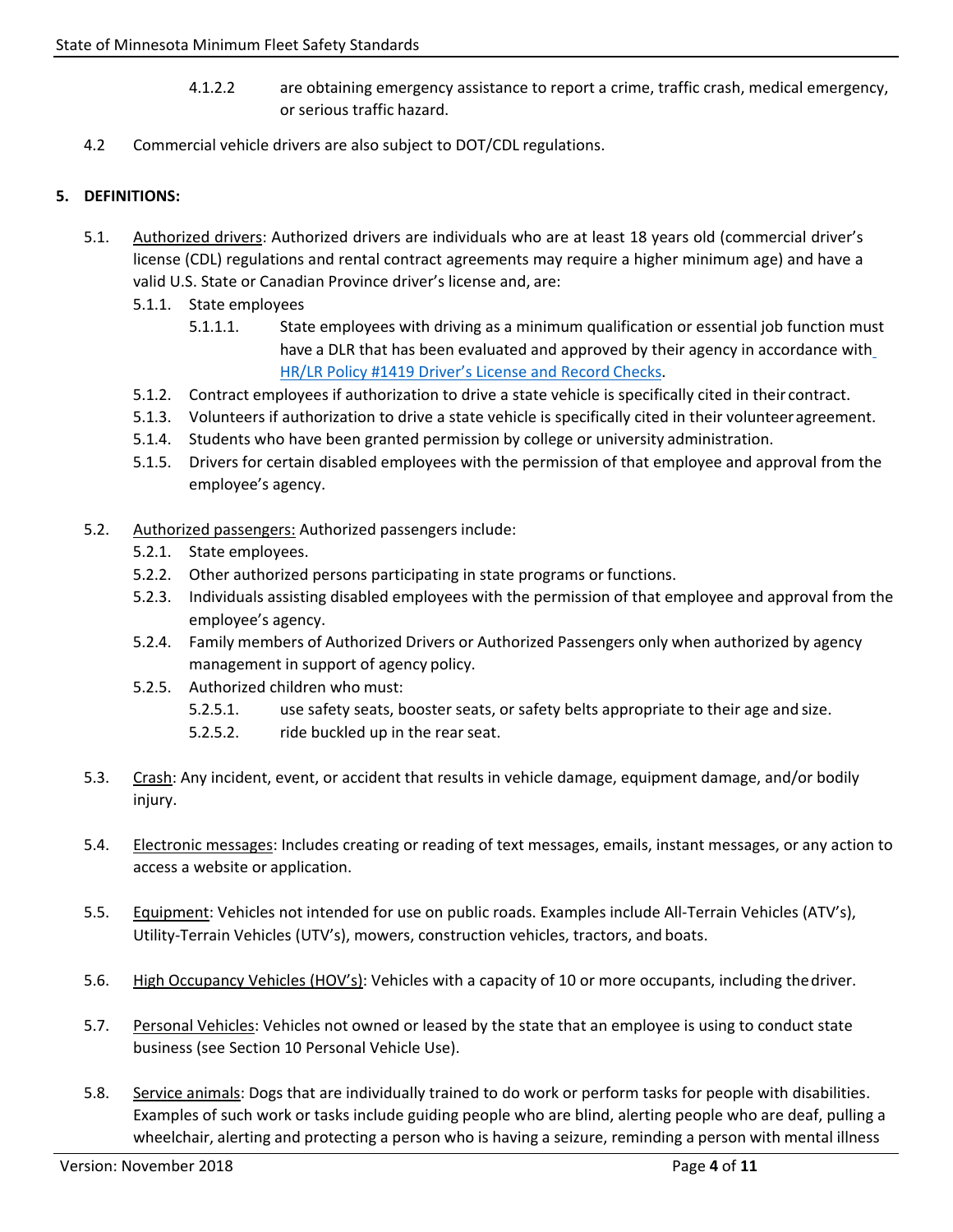to take prescribed medications, calming a person with Post Traumatic Stress Disorder (PTSD) during an anxiety attack, or performing other duties. Service animals are working animals, not pets. The work or task a dog has been trained to provide must be directly related to the person's disability. A dog whose sole function is to provide comfort or emotional support does not qualify as a service animal. The U.S. Department of Justice has indicated that in rare cases, a miniature horse could qualify as a service animal. If an employee with a disability needs an animal that does not fall within this definition as a reasonable accommodation, the employee should contact agency human resources to determine whether a reasonable accommodation can be provided.

- 5.9. State vehicle: An automobile, truck, or other equipment which is the property of the state, or is leased or rented by the state, and requires the operator to have a driver's license.
- 5.10. Telematics: Technology that allows global positioning data, vehicle diagnostic data, and vehicle usage data to be used to improve fleet management costs, sustainability, efficiency, and safety.

# <span id="page-4-0"></span>**6. RESPONSIBILITIES:**

## 6.1. Agency Responsibilities

- 6.1.1. Adopt and implement a Fleet Management Policy that incorporates these minimum fleet safety standards.
- 6.1.2. Ensure that individual drivers meet the experience and license level requirements for the vehicle they are using.
- 6.1.3. Conduct, at least annually, a DLR check of all employees in accordance with [HR/LR Policy #1419](https://mn.gov/mmb-stat/policies/1419-hrpolicy-dlrchecks.pdf)  [Driver's License and Record Checks](https://mn.gov/mmb-stat/policies/1419-hrpolicy-dlrchecks.pdf) to evaluate their licensing status and driving record (*see Section 12*).
- 6.1.4. Ensure drivers complete an agency designated "Defensive Driving" training course within 30 days of being authorized to drive on state business. A refresher course must be completed at least every 3 years thereafter.
- 6.1.5. Ensure all crashes and unsafe driving reports (including telematics data reports if available) are reviewed and necessary steps are taken to prevent a recurrence.
- 6.1.6. Develop and follow a vehicle maintenance schedule whichincludes:
	- 6.1.6.1. Preventative maintenance
	- 6.1.6.2. Repair maintenance
	- 6.1.6.3. Maintenance records
	- 6.1.6.4. Vehicle inspection
- 6.2. Supervisor Responsibilities
	- 6.2.1. Ensure employees do not drive while conducting state business unless the employee:
		- 6.2.1.1. Has a valid driver license.
		- 6.2.1.2. Has an agency approved DLR.
		- 6.2.1.3. Has adequate training to operate the vehicle/equipment assigned.
		- 6.2.1.4. Is familiar with state and agency driving policies.
	- 6.2.2. Identify unsafe driving by employees and make sure action is taken immediately to correct the behavior.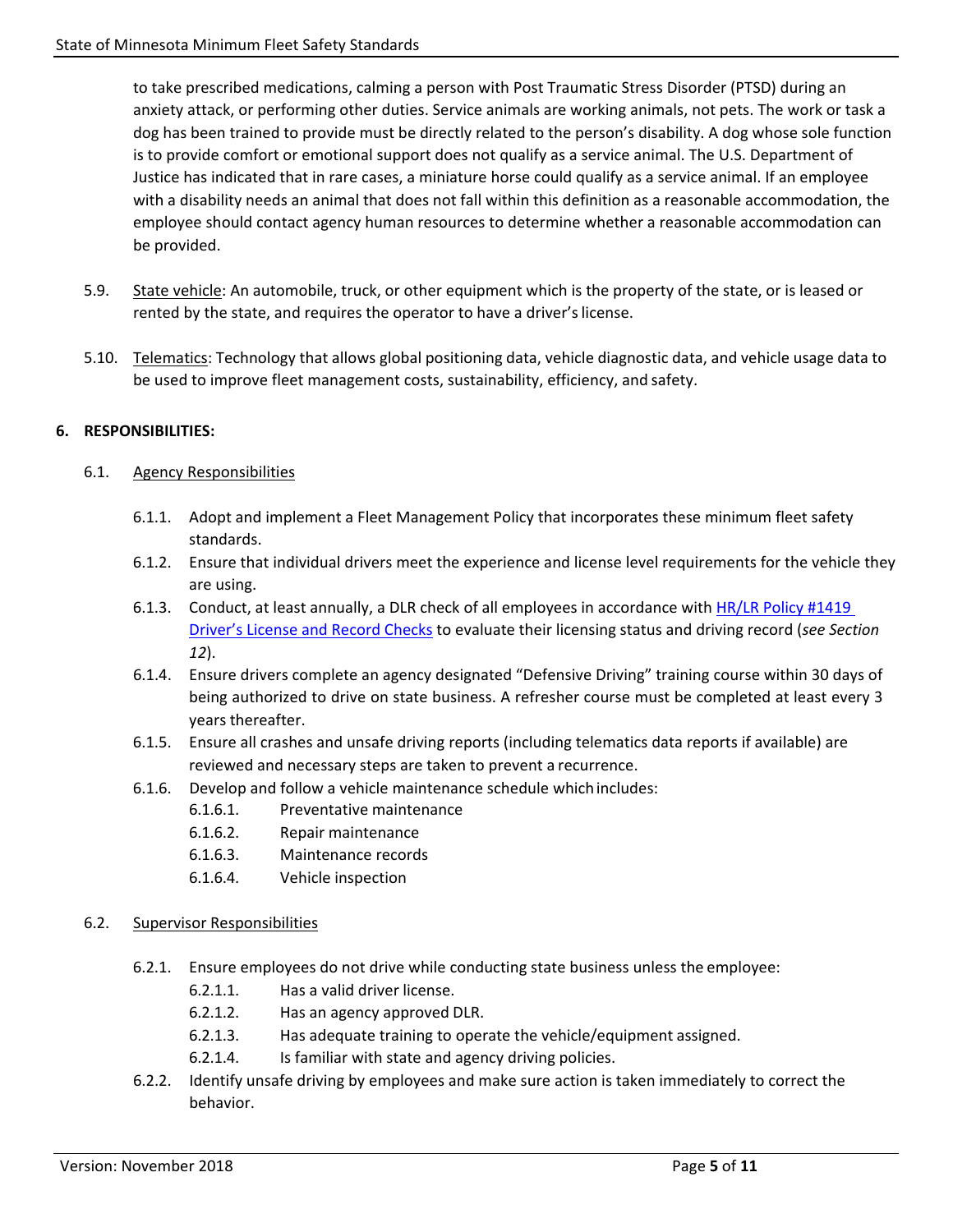- 6.2.3. Review all vehicle crashes with employees to determine if preventable and take the necessary steps to prevent a recurrence.
- 6.2.4. Be sure proper maintenance procedures are being followed to keep vehicles in a safe operating condition.

## 6.3. Driver Responsibilities

- 6.3.1. State vehicles are to be driven by authorized drivers only.
- 6.3.2. Ensure only authorized passengers are in state vehicles.
- 6.3.3. Do not drive under the influence of alcohol or drugs, including prescription and over-the-counter drugs, which may impact driving performance.
- 6.3.4. Avoid distractions while driving (*see Section 7*).
- 6.3.5. Follow safe driving practices including:
	- 6.3.5.1. Ensure everyone in the vehicle is wearing a seatbelt before driving.
	- 6.3.5.2. Operate vehicles in a safe and courteous manner.
	- 6.3.5.3. Always use daytime running lights.
	- 6.3.5.4. Always use turn signals when turning, merging, or changing lanes.
	- 6.3.5.5. Check the general condition of the vehicle and look for safety issues before driving. This includes checking gauges, lights, and brakes. If there is something wrong with the vehicle, report the problem to the employee's supervisor and do not drive it until repairs are made.
	- 6.3.5.6. Only use a vehicle for the purpose in which it is designed. Do not operate a vehicle beyond its designed limits, operate in areas for which it is not designed, or cause damage through neglect, misuse, improper driving techniques, or improperhandling.
- 6.3.6. Comply with all traffic laws, rules, and regulations.
	- 6.3.6.1. Drivers are responsible for all traffic violations and fines.
- 6.3.7. Understand and follow all state and agency policies, including the minimum standards set within this document.
- 6.3.8. Always remove the keys and lock unattended vehicles when in an unsecured area.
- 6.3.9. Report all vehicle crashes as soon as possible following agency reporting procedures.
- **6.3.10.** Personal use of State Vehicles is prohibited, except where specifically allowed by statute**16B.55** which states:

*Subd. 3. Permitted uses. A state vehicle may be used by a state employee to travel to or from the employee's residence:*

*(1) on a day on which it may be necessary for the employee to respond to a work-related emergency during hours when the employee is not normally working;*

*(2) if the employee has been assigned the use of a state vehicle for authorized state business on an extended basis, and the employee's primary place of work is not the state work station to which the employee is permanently assigned;*

*(3) if the employee has been assigned the use of a state vehicle for authorized state business away from the work station to which the employee is permanently assigned, and the number of miles traveled, or the time needed to conduct the business, will be minimized if the employee uses a state vehicle to travel to the employee's residence before or after traveling to the place of state business; or*

*(4) if the employee is authorized to participate in a ride-sharing program establishedby the commissioner pursuant to section 174.257.*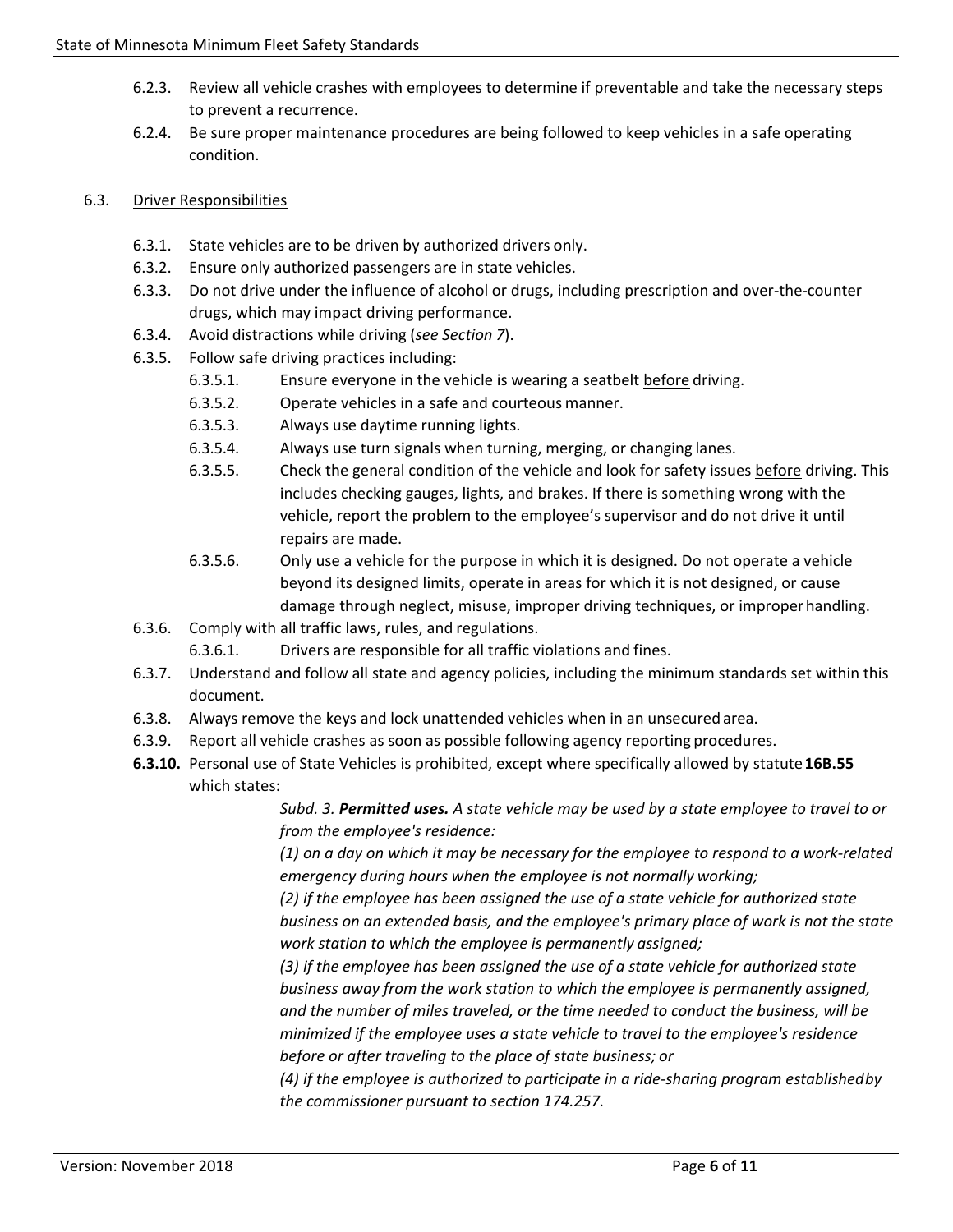*Use of a state vehicle under this subdivision requires the prior approval of the agency head or the designee of the agency head.*

## <span id="page-6-0"></span>**7. DISTRACTED DRIVING:**

- 7.1. Use of the following devices is not allowed while operating a motor vehicle while conducting statebusiness: 7.1.1. Phones
	- 7.1.1.1. Unless solely in a voice-activated or other hands-free mode
	- 7.1.2. Laptop or Tablet Computers
	- 7.1.3. Video Players
	- 7.1.4. Personal Digital Assistants (PDA's)
	- 7.1.5. Pocket PC's
- 7.2. If it is necessary to use one of these devices, the driver must first park in a safe location out oftraffic.
- 7.3. State of Minnesota law (M.S. 169.475) prohibits the operation of motor vehicles while using a wireless communications device to compose, read, or send an electronic message, when the vehicle is in motion or a part of traffic.
- 7.4. Navigation systems and iPods/Mp3 players must be programmed before driving, not after the vehicle is in motion.
- 7.5. Smoking is not allowed in state vehicles.
- 7.6. Avoid driving distractions such as eating, drinking, reading, and personal hygiene.
- 7.7. Animals, including pets, are not allowed in state vehicles. Service animals, as defined in these standards, accompanying an authorized driver or passenger are permitted. An employee with a disability who needs the services of an animal as a reasonable accommodation should contact their human resourcesdepartment.

## <span id="page-6-1"></span>**8. DRIVING OUT OF STATE:**

- 8.1. The state's statutory liability cap (M.S. 3.736), currently \$500,000 per person and \$1.5 million per occurrence, is applicable only within Minnesota's borders. Although insurance is still in place, the state faces unlimited liability when its vehicles travel outside Minnesota.
- 8.2. Driving out of state miles should be avoided when it is not necessary (e.g. traveling on a highway in a border state to get to another in-state destination).
- 8.3. Agencies should assess the risks associated with out of state driving and choose the most appropriate travel option based on the risk assessment and business needs. Options include:
	- 8.3.1. State-owned vehicle
	- 8.3.2. Rental vehicle using the state contract (*see Section 9*)
	- 8.3.3. Personal vehicle (*see Section 10*)
	- 8.3.4. Public Transportation
	- 8.3.5. Taxi Service or equivalent (e.g. Uber, Lyft, etc.)
	- 8.3.6. Virtual meeting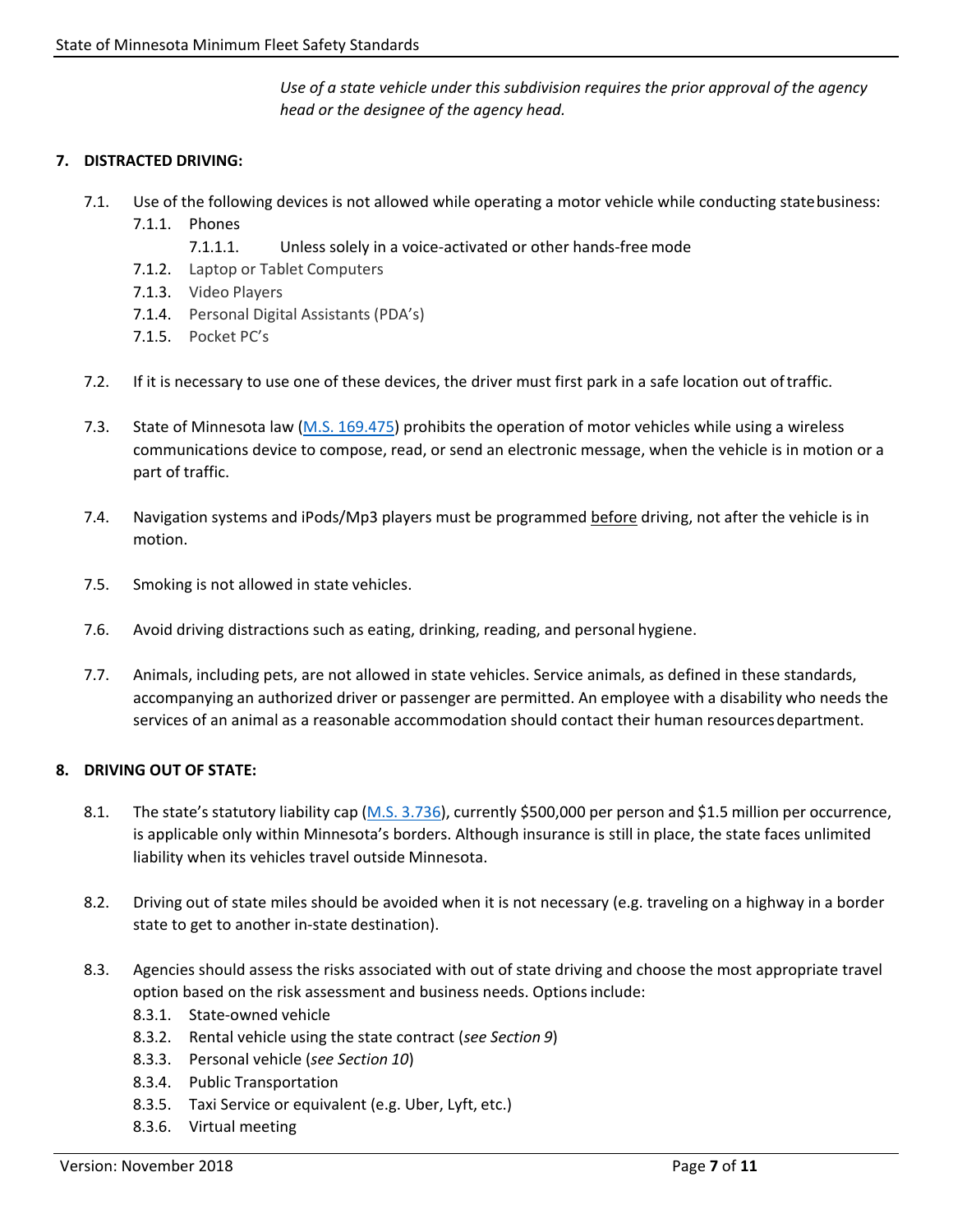8.4. For more information, see the State Agency Guide for Determining Appropriate Vehicle Travel Options.

#### <span id="page-7-0"></span>**9. RENTAL VEHICLES:**

- 9.1. When available, the *State of Minnesota Rental Car Contract* should be utilized for any car rental.
- 9.2. When a state-owned vehicle is not available and business travel exceeds 100 miles, the cost to the agency is lower when renting, compared to the personal mileage reimbursement standard. It is the goal of the State to provide a rental program through a state vendor with insurance coverage included in the rentalfee.
- 9.3. Renters need to be familiar with actions that could void insurance coverages (e.g. off-road driving, lost/stolen personal property). See the State of Minnesota Rental Car Contract for a complete list.

#### <span id="page-7-1"></span>**10. PERSONAL VEHICLES:**

- 10.1. Use of personal vehicles is not prohibited, however agencies should minimize personal vehicle use when possible. Agencies should refer to the State Agency Guide for Determining Appropriate Vehicle Travel Options.
- 10.2. The state cannot insure a personal vehicle. Therefore, employees using a personal vehicle for official state business are responsible for insurance costs, including any deductible or subsequent loss of use of the vehicle because of damage. A portion of the IRS standard mileage rate, which employees receive as reimbursement for operating their personal vehicle for business, includes personal insurance expense.
- 10.3. Risk Management Division advises employees using personal vehicles for state business maintain minimum limits of liability insurance of \$100K per person/\$300K per accident on their auto policy.

## <span id="page-7-2"></span>**11. HIGH OCCUPANCY VEHICLES (HOV's):**

- 11.1. Any person operating a HOV must first pass an agency approved training that includes concepts specific to operating HOV's. A refresher class must be completed every two years. Alternatively, drivers in possession of a valid Commercial Driver License (CDL) with a passenger endorsement or a valid CDL with a school bus endorsement may be exempt from the HOV training.
- 11.2. Any entity operating a HOV will provide CDL training or equivalent HOV driver training to comply with the requirements in item 11.1.
- 11.3. HOV's will only be used for towing trailers in accordance with Section 13, TrailerTowing.
- 11.4. HOV's must never be operated with luggage or any other materials on the roof.
- 11.5. 15-passenger vans will not be purchased, rented, or leased.
- 11.6. For more information, see Passenger Van Safety Tips.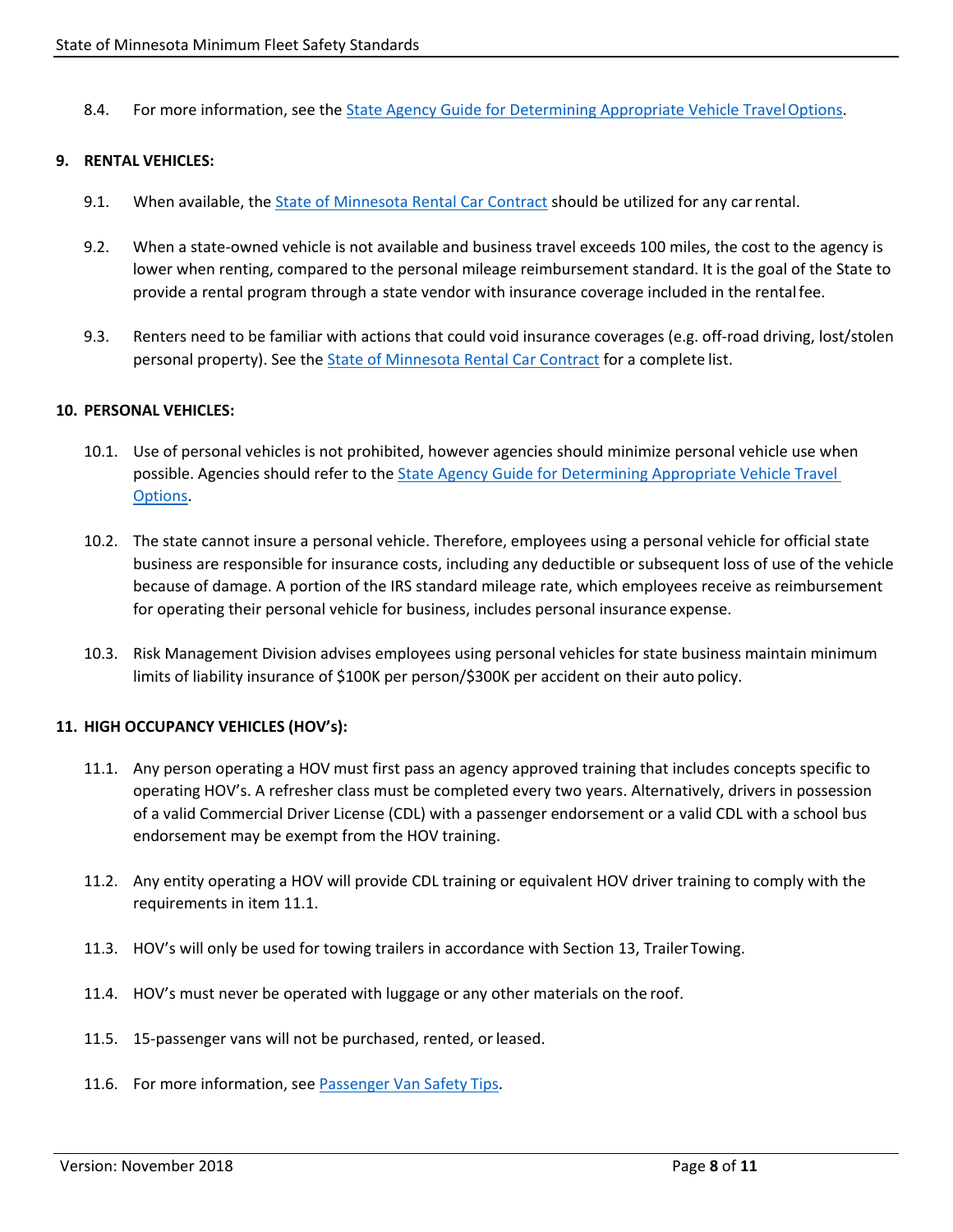#### <span id="page-8-0"></span>**12. DRIVER'S LICENSE AND RECORD CHECKS:**

- 12.1. Agencies must adopt and follow [HR/LR Policy #1419 Driver's License and Record](https://mn.gov/mmb-stat/policies/1419-hrpolicy-dlrchecks.pdf) Checks.
- 12.2. In general, agencies are to verify at least annually that employees whose position require driving as a minimum qualification or as an essential job function have a valid driver's license and that their DLR is satisfactory.
- 12.3. Risk Management Division recommends agencies conduct annual DLR checks for all authorized nonemployee drivers such as contractors and volunteers.
- 12.4. For more information, see the [Driver's License](https://mn.gov/admin/assets/DLR%20Criteria%20February%202019_4-28-21_tcm36-479718.pdf) Record Check Guide.

#### <span id="page-8-1"></span>**13. TRAILER TOWING:**

- 13.1. Agencies that have trailer towing operations must have a dedicated trailer towing section in their fleetpolicy.
- 13.2. Agencies must provide trailer towing training before authorizing drivers to tow trailers while conducting state business.
- 13.3. All vehicles, trailers, and hitches approved for towing must have labels that identify the following:

| <b>Vehicle Label</b>   | <b>Trailer Label</b>   | <b>Hitch Label</b>          |
|------------------------|------------------------|-----------------------------|
| <b>Towing Capacity</b> | <b>Trailer Weight</b>  | <b>Pulling Capacity</b>     |
| Vehicle Payload        | <b>Trailer Payload</b> | <b>Tongue Weight Rating</b> |
| Type of Receiver       | Type of Coupler        | Type of Hitch               |
| Size of Receiver       | Size of Coupler        | Size of Hitch               |

- 13.3.1. The combined weight of the trailer and cargo must never exceed the limits of the vehicle or hitch being used to tow.
- 13.3.2. Receivers, tongues, and hitches must always match in type and size.
- 13.4. Minnesota state law (M.S. 169.67) requires a separate functional brake system on trailers with a 3,000 lbs. or greater Gross Vehicle Weight Rating (GVWR). This includes a functional break-away feature in the event the trailer becomes detached from the vehicle. A separate trailer battery is necessary on some systems, which requires maintenance/inspection and occasional charging.
- 13.5. Trailers must be equipped with two safety chains that retain connection between the vehicle and trailer in the event of separation of the trailer coupling or ball.
- 13.6. Drivers will travel at an appropriate speed based on the trailer's weight, size, road and environmental conditions, but in no case exceed the posted speed limit.
- 13.7. Drivers will maintain a safe following distance when pulling a trailer. State law requires a minimum following distance of 500 feet in rural areas.
- 13.8. Questions regarding towing and trailers can be directed to: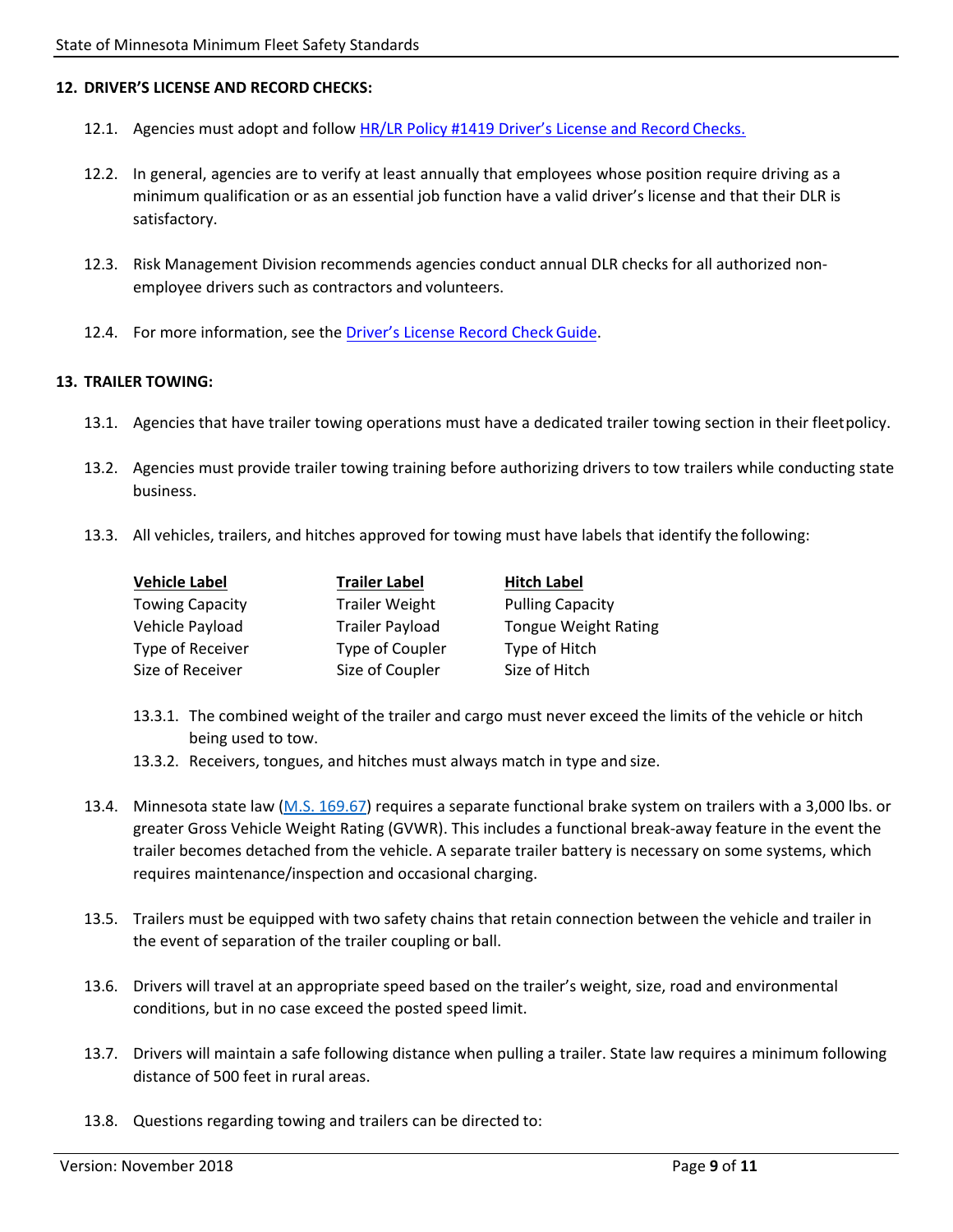Minnesota State Patrol Commercial Vehicle Enforcement Information Line – (651) 405-6196 Email – [cmvinfo@state.mn.us](mailto:cmvinfo@state.mn.us)

13.8. For more information, see Trailer Towing Safety Tips.

#### <span id="page-9-0"></span>**14. VEHICLE CRASH REPORTING AND REVIEW:**

#### 14.1. Agency Responsibilities

14.1.1. Ensure that the current Minnesota Insurance Card from Risk Management is available in eachvehicle.



(front of card) (back of card)

- 14.1.2. Ensure a copy of the Vehicle Crash/Damage Notice is available in each vehicle.
- 14.1.3. Instruct all drivers on the process for documenting and reporting motor vehicle crashes.
	- 14.1.3.1. Instruction will include forms and procedures outlined by Risk Management in their Claim Reporting Guide.
- 14.1.4. Ensure Risk Management Division is notified of the crash immediately (within 24hours).
- 14.1.5. Create a crash review board or appoint an administrator responsible for:
	- 14.1.5.1. Reviewing crash report for completeness.
	- 14.1.5.2. Determining causes of crash and whether it was preventable
	- 14.1.5.3. Reviewing driver's qualifications and past training
	- 14.1.5.4. Determining policy deficiencies
	- 14.1.5.5. Developing corrective action recommendations

#### 14.2. Driver Responsibilities

- 14.2.1. Notify law enforcement of any crash involving another party or non-state owned property.
- 14.2.2. Follow procedures identified on Minnesota Insurance Card to document crash.
- 14.2.3. Notify their supervisor of any crash as soon as it is safe to do so.
- 14.2.4. Complete the Vehicle Crash/Damage Notice. One should be available in each vehicle. Send the form to RMD's claim email address [claims.rmd@state.mn.us](mailto:claims.rmd@state.mn.us) or via fax 651-297-7715.
- 14.3. Risk Management Division will support agencies in determining crash trends and developing risk assessment reports.